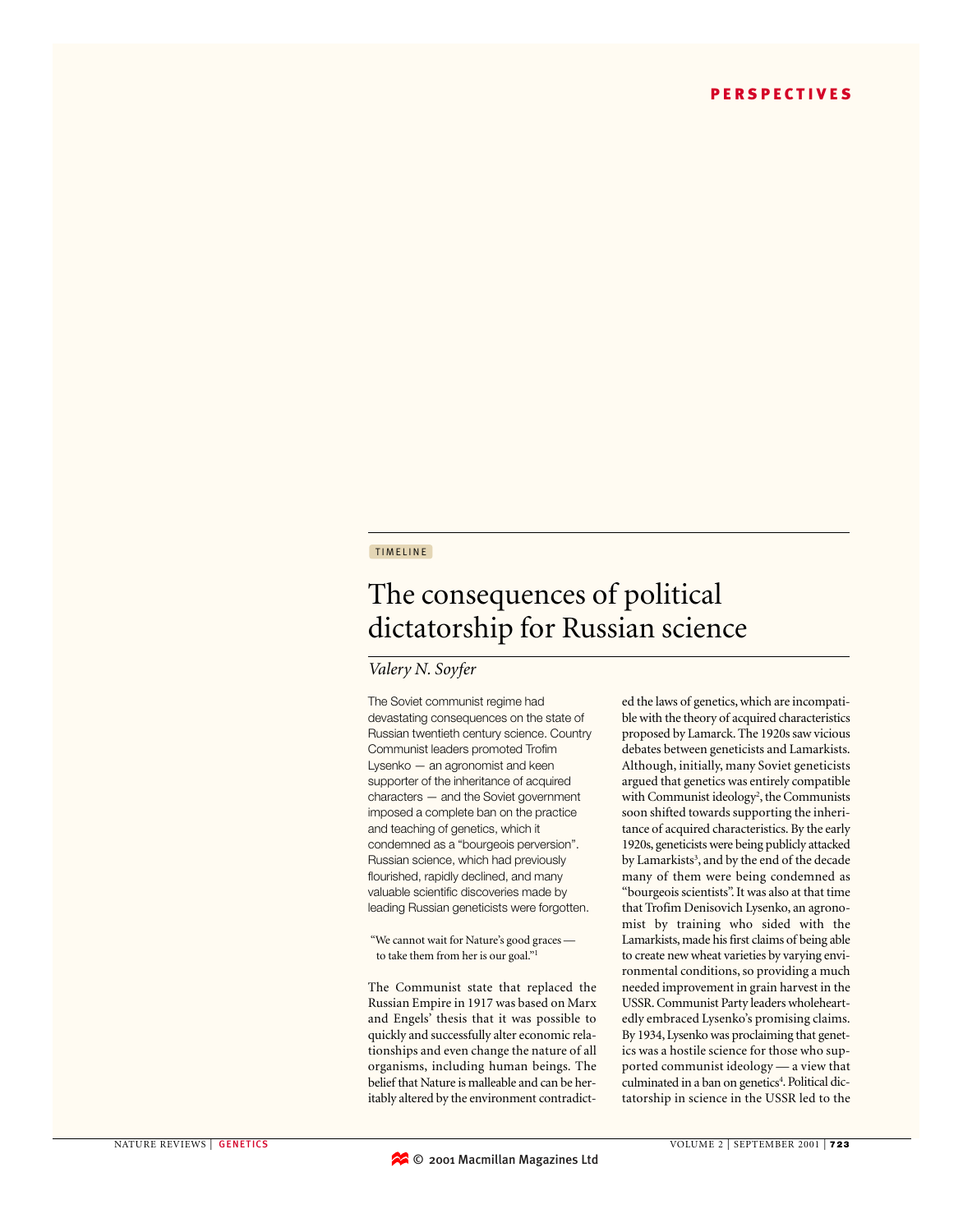

Fa consumers dependenced spokaring in the depty, the topics in manifestion is a consumer to process the topics<br>
The Transmith Cramin, Anapeer, Mekona is Kochon cay that the Kremlin in 1935. Also present (from left to right  $1935<sub>0</sub>$ are S. V. Kosior, A. I. Mikoyan, A. A. Andreev and J. V. Stalin. Reproduced from REF. 9.

complete collapse of not only genetics, but also soil sciences, mathematical economics, statistics, cybernetics and many other disciplines. Outstanding scientists who were considered the enemies of the Communist state were arrested and many were executed.

Many have considered Lysenko and his followers to be responsible for the decline of Soviet science<sup>5-8</sup>. But I would argue that both Lysenko's dominant role in biology and the tragic developments in Soviet science in general were determined by the crude political intervention of Communist Party leaders in science, who chose to support trends that ideologically suited their beliefs<sup>9,10</sup>. In this perspective, I discuss Lysenko's scientific claims and provide some historic context in which they were made (for a more in-depth discussion see REF. 10). I show that before the ban on genetics in the USSR, Russian science flourished and many important discoveries were made. I also argue that this period in the history of science ought to be seen as an example of the devastating consequences that ideology and excessive political involvement can have on science.

#### Lysenko's struggle against genetics

Lysenko was born into a peasant family from Ukraine. He was trained as an agronomist, but had no higher scientific education. In 1925, he started to work at the Experimental Agricultural Station in the city of Gandzha (Soviet Azerbaidzhan) on developing methods for soil enrichment, but he soon became interested in a new subject: the effects of low temperatures on crop plant development. In this study, which was published in 1928 (REF. 11), he concluded that pretreatment of soaked seeds in relatively low temperatures

(*yarovizatsia* or vernalization) could change the physiological nature of plants. In 1929, he declared that this pretreatment might help to increase the yield of crops<sup>12</sup>. Importantly, Lysenko's claim to increase the grain harvest in Russia came at a time when the country had been suffering from extended periods of drought and famine.

At that time a leading and influential Soviet biologist, Nikolai Vavilov, was working on a method for rapidly selecting new crop varieties by crossing a large number of plant varieties from over the world. However, his experiments were impeded by the inability to synchronize the flowering and pollination times of these species. It was then that Lysenko's vernalization experiments came to Vavilov's attention. He decided that vernalization could help to synchronize flowering, and began to fervently support Lysenko by inviting him to several high-level conferences, and by nominating him for the Lenin Prize (only awarded to outstanding scholars), membership to the Ukrainian and then the USSR Academy of Sciences<sup>9</sup>. Lysenko's suggestion of vernalization also gained support from the Communist Party leaders, but its practical

"Lysenko and his followers declared that genetics was a deleterious perversion of science, which impeded the efforts of Soviet scientists to change the animal and plant world…"

implementation soon showed that the method failed to increase crop yields<sup>10</sup>. To convince the Government that he was contributing to the advancement of science and bringing practical benefits to the state, Lysenko began to falsify his results. Despite the fact that his crop-improvement strategies did not bring relief to agriculture, Communist leaders continued to have a high opinion of Lysenko's contribution to agronomically orientated science (FIG. 1).

Lysenko's initial claims coincided with the totalitarian collectivization of agriculture initiated by Stalin in 1928, which resulted in the forcible unification of individual farmers into collective farms (*kolkhozes*). More than ten million of the most prosperous farmers were condemned as '*kulaks*' (a label for relatively rich landowners), arrested, and either executed or exiled to Siberia<sup>13</sup>. Virtually all crop varieties were lost as a result of this campaign, and so, to restore the economy, the Communist Party leaders had issued a decree in 1931 that required scientists to select new outstanding crop varieties in 4–5 years (REF. 14). Although the leading plant breeders and biologists protested that selection of new varieties required at least 12 years of breeding<sup>15</sup>, Lysenko realized he could claim that he was able to fulfill the Communist Party decree by rejecting genetics as a scientific discipline<sup>4</sup>.

His early work on the effects of vernalization was followed by a proposal that the genetic make-up of crops, such as potato and sugar beet, could change according to when they were planted. Later, he claimed that new highly productive wheat and cotton varieties could be obtained in only two and a half years, and that plant productivity could be markedly increased by cross-pollinating different crop varieties.Although Lysenko's work was mostly of a practical nature, he also developed his own views on many aspects of biology. He rejected the principle of pure inbred lines (Johannsen's principle) and the concept of the gene, which he claimed was introduced by "bourgeois geneticists". Having rejected the principle of intraspecies competition (the foundation of Darwin's theory of evolution), he proposed a concept of intraspecies mutual support — an idea that was in agreement with the communist belief that cooperation between individuals could improve the world. He rejected the idea that viruses decreased yields of potatoes and other crops. He later developed a new theory on the role of granulated superphosphate in mineral nutrition in higher plants, and claimed that the most important role in this process is carried out by soil microorganisms. In accordance with this statement, he recommended changes in soil fertilization.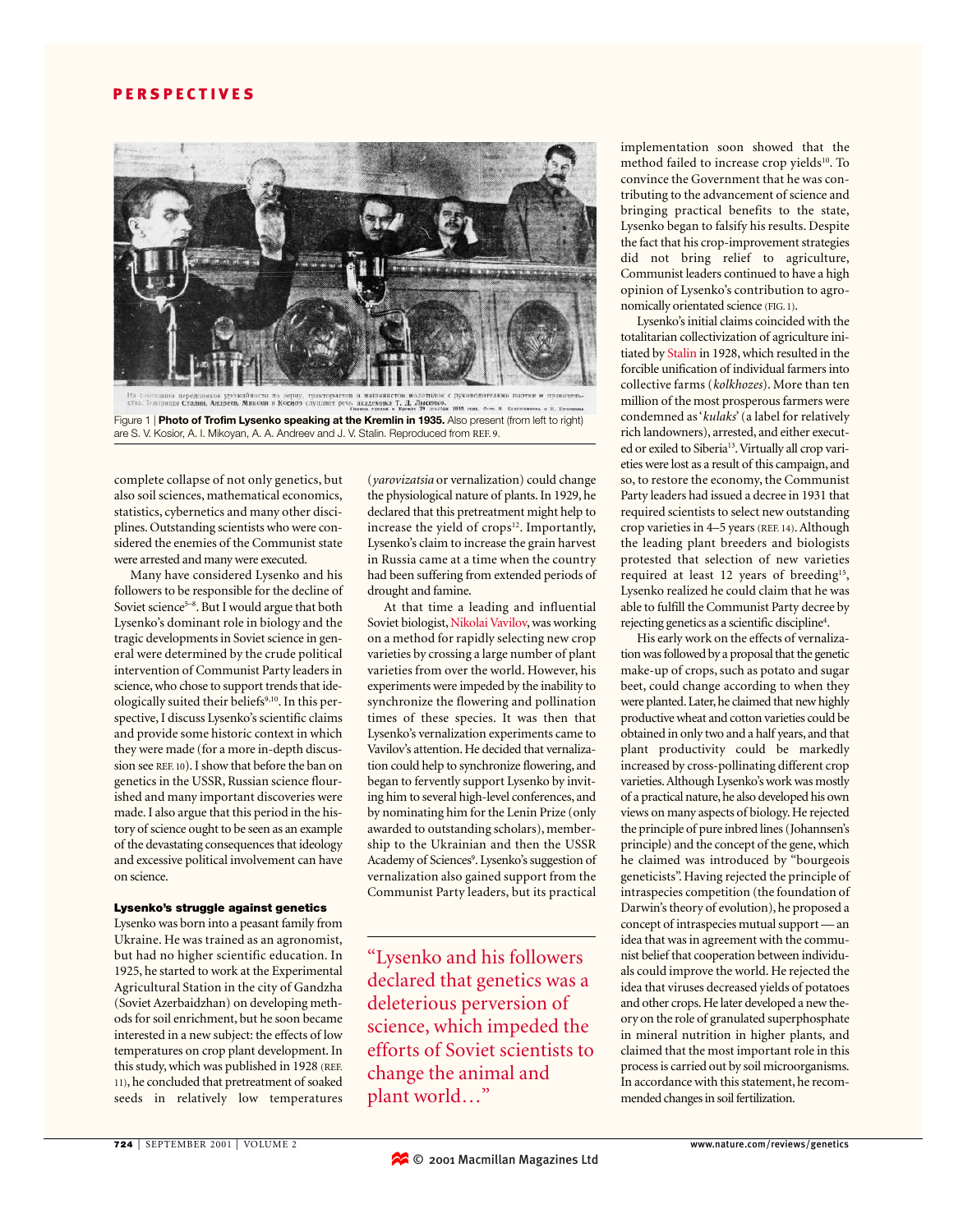## Box 1 | Life and work of Trofim D. Lysenko



| 1898                                                                                                | Trofim Lysenko born in the Ukraine to a family of peasants.                           |
|-----------------------------------------------------------------------------------------------------|---------------------------------------------------------------------------------------|
| 1917                                                                                                | A student of Vocational School for Gardeners in Uman, Ukraine.                        |
| 1920                                                                                                | Attended a one-month training course for sugar beet specialists.                      |
| 1921-1925                                                                                           | A correspondence student of Kiev Agricultural Institute.                              |
| 1922                                                                                                | Assistant Agronomist at the Belaya Tserkov Plant Breeding Station.                    |
| 1925                                                                                                | Junior Agronomist at the Gandzha Plant Breeding Station (Azerbaidzhan).               |
| 1929                                                                                                | Senior Researcher (later Laboratory Head) at the Odessa Institute of Genetics.        |
| 1934                                                                                                | Scientific Director (Director, from 1936) of the Odessa Plant Breeding and Genetics   |
|                                                                                                     | Institute (after the arrest of the former director, A. A. Sapegin).                   |
| 1934                                                                                                | Elected as an Active Member of the Ukraine Academy of Sciences.                       |
| 1935                                                                                                | Appointed by the Government as an Active Member of the Lenin All-Union Academy of     |
|                                                                                                     | Agricultural Sciences (VASKhNIL).                                                     |
| 1935                                                                                                | A member and, from 1937, Deputy Chairman of the USSR Supreme Soviet                   |
|                                                                                                     | Council (see figure).                                                                 |
| 1938                                                                                                | President of the VASKhNIL (after the arrest of the former president G. Meister).      |
| 1939                                                                                                | Elected as an Active Member of the USSR Academy of Sciences and appointed a member of |
|                                                                                                     | the Presidium of the Academy.                                                         |
| 1940                                                                                                | A director of the USSR Academy of Sciences Institute of Genetics (after the arrest of |
|                                                                                                     | N.I. Vavilov).                                                                        |
| 1948                                                                                                | Head of the Department of Grain Crops Breeding of the Moscow Timiryazev Agricultural  |
|                                                                                                     | Academy (after the dismissal of A. R. Zhebrak from this position).                    |
| 1976                                                                                                | Died in Moscow.                                                                       |
| Lysenko was decorated with gold medals of the Stalin Prize, and seven times with the highest Soviet |                                                                                       |
| decoration — the Order of Lenin. He was named as a Hero of the Socialistic Labour.                  |                                                                                       |

Академик Т. Д. ЛЫСЕНКО

In 1936, the Communist Party ordered a large-scale conference at the Lenin All-Union Academy of Agricultural Sciences, at which geneticists, such as the US scientist Hermann Muller, who for several years worked in the USSR, presented evidence for the role of genetics in evolution and discussed its use in the improvement of agriculture<sup>16</sup>. In 1939, at a similar meeting with the editorial board of *Under the banner of Marxism* — the main ideological journal of the Central Committee of the All-Union Communist Party, the VKP(b) — Lysenko and his followers declared that genetics was a deleterious perversion of science, which impeded the efforts of Soviet scientists to change the animal and plant world:"I do not accept Mendelism … I do not consider formal Mendelian– Morganist genetics a science … We object to … rubbish and lies in science, we discard the static, formal tenets of Mendelism– Morganism"<sup>17</sup>.

Although the Lysenkoites had no scientific arguments to substantiate their views, they had the complete support of the VKP(b) mass media<sup>18</sup>. In June 1941, Nazi Germany invaded the USSR and the war set aside the harsh biological debates, but soon after the end of the war, the arguments resumed. At this time Stalin steadfastly and decisively sided with Lysenko. In 1947, Stalin wrote to Lysenko:"… I think that the Michurinist view is the only scientific view. The Weismannists and their followers who are rejecting heredity of acquired characters do not deserve the right to speak a long time about them. The future belongs to Michurin"<sup>19</sup>.

Weismann had postulated that the germ plasm was transmitted through the gametes from one generation to the next, thereby ruling out the inheritance of acquired characters. Michurin, an amateur horticulturist, claimed that plants often showed the characteristics of the habitat in which they were grown rather than that of their parents. Such observations naturally appealed to the Communist leaders. Thanks to Stalin's and other Communist leaders' support, and in spite of criticisms from fellow scientists, Lysenko's career flourished (BOX 1).

#### Condemnation of genetics

By the end of 1946, Lysenko was harshly criticized by scientists as a dictator in biology and agronomy, and began to lose his dominant role even in the eyes of many political leaders. Evaluations of Lysenko's work showed that his innovations were either unjustified or falsified<sup>9</sup>. To stabilize his position, in the spring of 1948 he sent a letter to Stalin seeking his support<sup>20</sup>. Simultaneously, he made a new promise: to increase the country's wheat yield by five- to tenfold by improving a particular wheat variety  $-$  branched wheat<sup>20</sup>. The promise was made in complete disregard for previous studies, which showed that branched wheat could not exceed the yields of regular varieties.Yet again, Stalin preferred to

trust in "the agronomic genius" of Lysenko. Stalin also decided to show his support for Lysenko by allowing him to officially declare that genetics was a "bourgeois perversion". In July 1948, the VKP(b) Politburo unanimously declared that genetics, as a scientific discipline, must be prohibited in the USSR<sup>21</sup>. In accordance with this decision, a Party decree was drafted<sup>22</sup>, and later edited by Lysenko and Stalin himself<sup>23</sup>, and was presented by Lysenko in the August 1948 Session of VASKhNIL24. All genetical research was forbidden in the USSR, and no further discussions on the subject were permitted. Party leaders began to compile lists of laboratories that had to be closed, and scientists who were to be unconditionally fired<sup>25</sup>. At scientific meetings throughout the country, thousands of geneticists or other scientists who supported genetics were summoned, their work was condemned and they were dismissed.

The application of Lysenko's ideas in agriculture not only devastated the harvest productivity of this vital sector of the economy<sup>26</sup>, but also had another terrible consequence: thousands of poorly educated, but ambitious, people captured leading positions in many scientific fields. Biology and related disciplines, such as medicine, suffered immensely, and Soviet science found itself in deep crisis. Several generations of students left school without any knowledge of contemporary science. To this day, Russian science has not completely recovered from this gloomy heritage.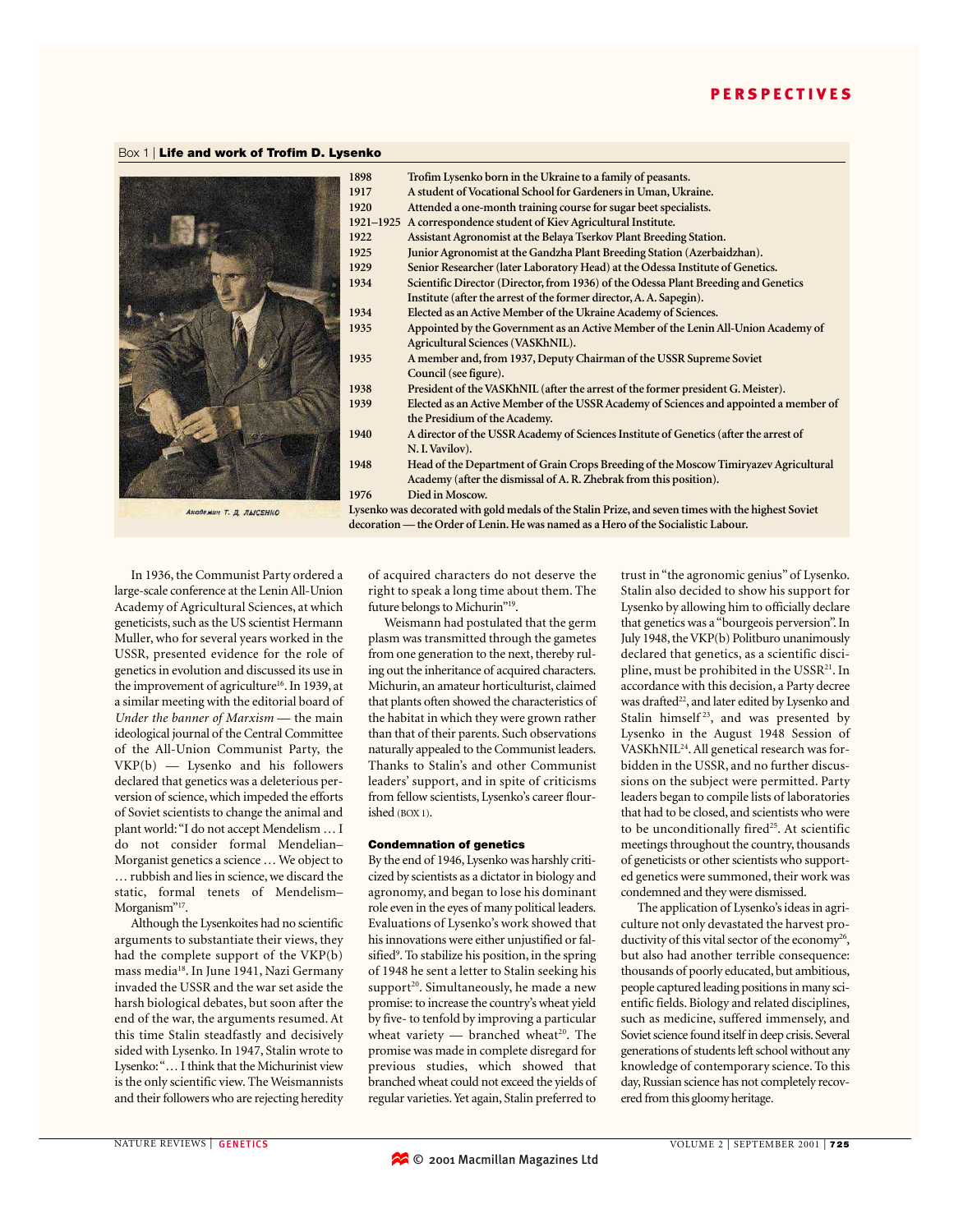

But what was the state of Russian science before the almost universal acceptance of Lamarkism and the rise of Lysenkoism?

## Russian science before communism

By the end of the nineteenth century, and especially during the first two decades of the twentieth century, Russian biology had flourished. Russian scientists were at the forefront of many scientific disciplines. Dmitry Ivanovsky discovered plant viruses in 1892. In 1904, Ivan Pavlov won the Nobel Prize in Physiology or Medicine for his work on the physiology of digestion. The principles of cellular response to infection

were formulated by Ilya Mechnikov, who received the Nobel Prize in 1908.

Among the leading Russian scientists were Nikolai Koltsov and Sergei Chetverikov. In 1903, Koltsov (FIG. 2) proposed that the shape of a cell is determined by a net of filaments or fibres, creating a kind of skeleton, which he called 'cytoskeleton'<sup>27</sup>. His theory became popular<sup>28,29</sup>; previously, scientists had thought that the cell shape depended on the osmotic pressure of the cell content.

In 1927, Koltsov proposed that inherited characteristics are recorded in special doublestranded giant molecules<sup>30</sup>. Each chromatid

"In 1927, Koltsov hypothesized that inherited characteristics are recorded in special double-stranded giant molecules … that would replicate in a semiconservative fashion using each strand as a template …"

would consist of one giant hereditary molecule made up of two mirror strands that would replicate in a semi-conservative fashion using each strand as a template; each gene would be a segment within this molecule (FIG. 3). These ideas were a pioneering portend of the future progress of science. They were confirmed over 25 years later, when James Watson and Francis Crick published their theoretical model of a double-stranded DNA helix in 1953. They, as Watson recounted to me in 1988, had not even heard about Koltsov's hypotheses, although his theory was known in the West and was championed by Milislav Demerec and J. B. S. Haldane<sup>31</sup>. Koltsov was also interested in the role of ions in cellular metabolism, outpacing his contemporaries by half a century<sup>32</sup>. Remembering the time spent together with Koltsov, US geneticist Richard Goldschmidt wrote:"There was the brilliant Nikolai Koltsov, probably the best Russian zoologist of the last generation, an enviable,

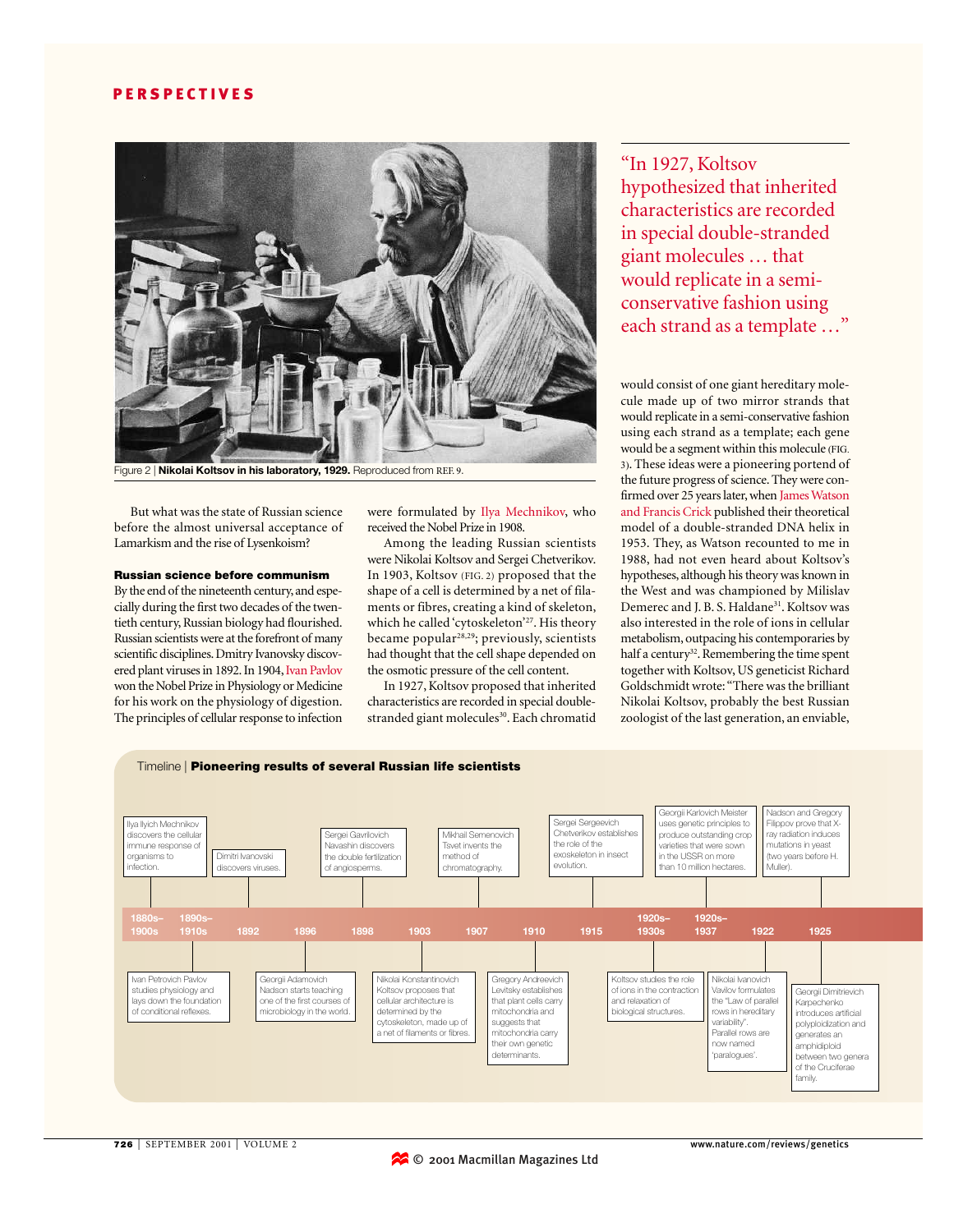unbelievably cultured, clear-thinking scholar, admired by everybody who knew him"33.

In 1917, the Koltsov Institute of Experimental Biology (IEB) was opened in Moscow, just a few months before the Bolsheviks seized power<sup>34</sup>. The IEB rapidly became a centre of excellence for genetics and cell biology, where, in 1921, Sergei Sergeevich Chetverikov established a Laboratory of Genetics. Although in 1922 Muller brought Chetverikov a small collection of mutant *Drosophila melanogaster* from the laboratory of Thomas H. Morgan, he continued to focus on naturally existing mutants. In 1915 he developed a new principle of insect evolution: he observed that the limits imposed by the exoskeleton physically determine the smaller size of insects, which, he argued, influenced the evolution of insects and allowed them to invade new ecological niches<sup>35,36</sup>.

Chetverikov also established the role of sudden population size increases in the evolution of many species. He named these population expansions "waves of life"<sup>37</sup>, and suggested that such bursts could facilitate the rate of evolution. In 1926, Chetverikov laid down the fundamentals of a new scientific discipline population genetics<sup>38</sup>. He confirmed the importance of the accumulation of recessive mutations in genomes of different species and demonstrated their role in evolutionary changes. In contrast with Hugo De Vries, who in his monograph *Die Mutationstheorie*<sup>39</sup> argued that mutations could mould new species of living organisms without a Darwinian explanation, Chetverikov proved, for the first time, that there was no antagonism between genetics and Darwinian evolutionary studies. Although other biologists, such as W. Johannsen, E. Baur and H. Nilssen-Ehle, made similar claims, the first experimental analysis was provided by Chetverikov. Only several years later did Ronald Fisher and Sewall Wright, statisticians with a keen interest in genetics, use the same mathematical approach to reach a similar conclusion — that discontinuous genetic evolution could be reconciled with continuous morphological change<sup>40</sup>. At the Fifth International Congress of Genetics in 1927, Chetverikov presented data from his studies of natural populations of *Drosophila* that indicated that natural populations appearing phenotypically similar carry many recessive mutations<sup>41</sup>. "Species, like a sponge, are saturated with mutations", Chetverikov wrote.

These are just a few of the outstanding Russian biologists who contributed to the advancement of science in the early twentieth century (see timeline and BOX 2 for more information). Sadly, most of their work has now been forgotten.

## Tragic fate of leading biologists

Three months before the 1917 Revolution, Lenin had written his book *The State and the Revolution*, in which he explicitly explained the future role of intellectuals in the Communist state: they were to be placed under the constant and unavoidable control of simple workers and poor peasants<sup>42</sup>. Naturally, the most educated intellectuals, including scientists, could not agree to such surveillance. In response, Lenin applied two strategies: more than 2,000 of the most vocal



critics of the regime were expelled from Soviet Russia to the West, and the remaining scientists were put under the strict control of the Red Commissars<sup>43</sup>. Meanwhile, Lenin's government started its struggle to recruit new, so-called 'proletarian' or Red Intelligentsia. (As the son of a peasant, Lysenko matched the criteria perfectly.) Starting in 1929, the Politburo of the VKP(b) decided to establish strict control over natural sciences and mathematics, and began to control the election of new members to the USSR Academy of Sciences<sup>44</sup>. It was then



Figure 3 | **Giant hereditary molecules.** Each chromosome, in accordance with Koltsov's hypothesis, consists of two chromatids, each of which is composed of one double-stranded giant hereditary molecule, in which every gene is represented by its own symbol. During cell division, each strand is used as a template for the synthesis of its mirror copy or replica, so that the lineage can be preserved in hereditary records "through exact positioning (with the help of Van der Waals' forces, or forces of crystallization) on points in which similar side groups exist in the molecule that serves as a template". Reproduced from REF. 47.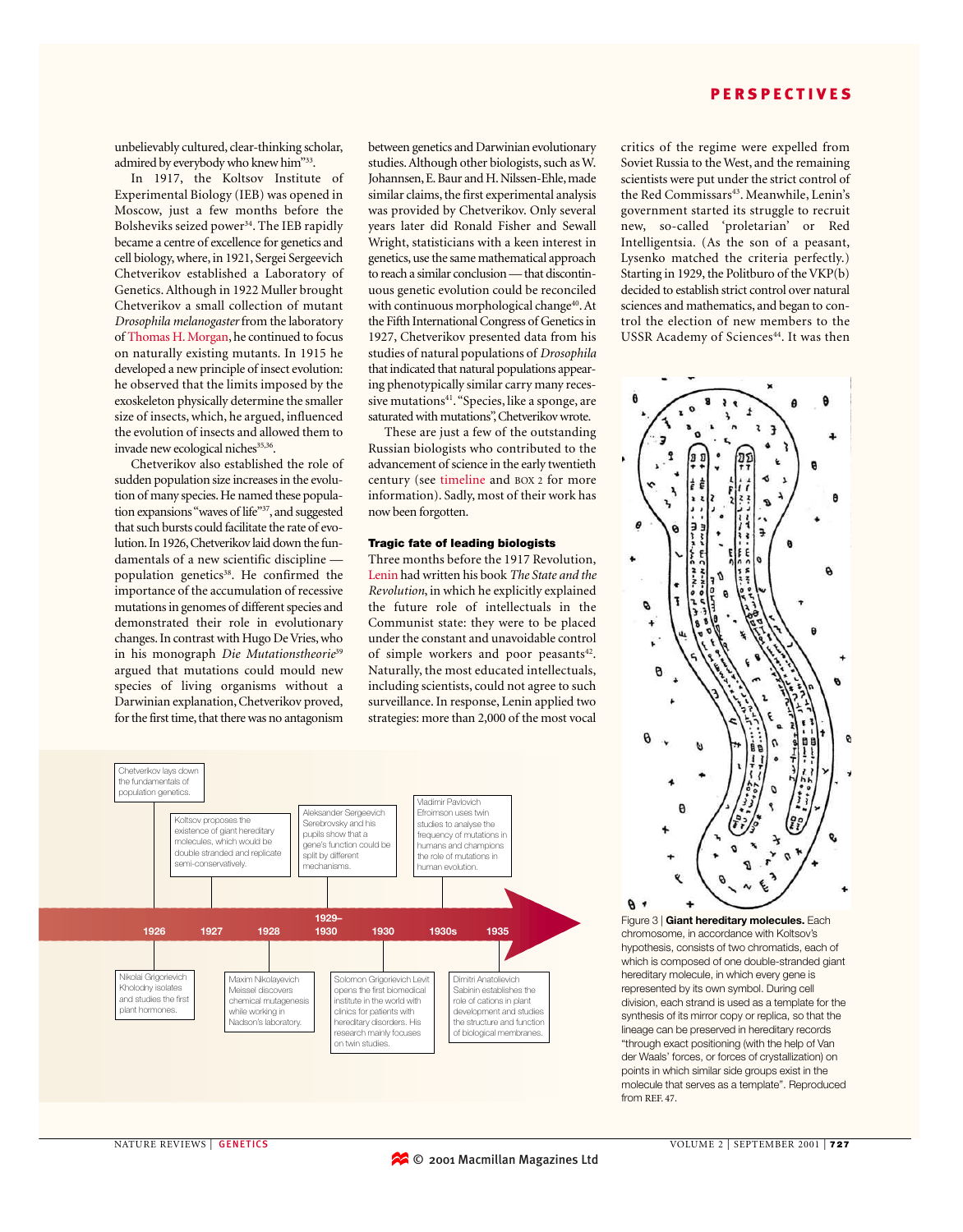#### Box 2 | Intragenic fine structure and intergeneric hybrids

**Aleksander Sergeevich Serebrovsky was one of Koltsov's pupils. Between 1929 and 1931, he and his pupils (primarily N. P. Dubinin) provided evidence for the complex nature of genes, and showed that the gene could be split with the help of different mutations**<sup>48</sup>**. Although concerns about Bateson's 'presence/absence' principle, which proposed that any gene could either exist in a chromosome or disappear when damaged by mutation, were expressed (see, for example,** REF. 49**), the first strong experimental evidence for the possibility to split genes with mutations was obtained in the following experiments. Serebrovsky used X-ray irradiation and studied two X-linked genes of** *Drososphila melanogaster***:** *scute* **and** *achaete***, which contribute to the development of bristles on the head and scutellum of insects (triangular area of the exoskeleton behind the thorax). By mutagenizing flies and scoring the mutant phenotypes, the Serebrovsky laboratory disproved Bateson's principle. To account for their results, Dubinin proposed that each mutation occupies its own region in the gene and governs the development of only those bristles that are controlled by this region, and that different mutations can cover overlapping parts of the gene**<sup>50</sup>**. Serebrovsky named this effect 'step allelomorphism' (from** *allele* **and** *morpho***). By making double-mutant flies, his group was able to construct intragenic maps of the** *scute* **and** *achaete* **genes. A quarter of a century later, a US scientist, Seymour Benzer, came to the same conclusion on fine gene structure using the simpler model of a T4 bacteriophage.**

**Serebrovsky was also the first to use biological methods to control natural insect crop-pests. He proposed that populations of these insects could be controlled by introducing genetically mutated insects of the same species into the same ecological zones. The interbreeding of mutant and indigenous insects favours the spread of deleterious mutations in the population and the consequent reduction in the number of insect crop-pests.**

**In 1922, another talented scientist, Georgii Dmitrievich Karpechenko, began his experiments on plant hybridization. In 1925, he was the first to successfully apply artificial polyploidiziation of two different genera of the Crucifera family,** *Raphanus sativus* **and** *Brassica oleraceae***, and to create a fertile tetraploid hybrid, which he called** *Raphanobrassica*<sup>51</sup>**. Karpechenko was nominated for the Rockefeller Scholarship, and from October 1929 to February 1931, he mainly worked in Morgan's laboratory at Columbia University (New York), where another Russian, Theodosius Dobzhansky, had started his tenure. On his return to the USSR, Karpechenko organized and chaired the Department of Genetics and Selection at the Leningrad State University and continued his chairmanship at the Division of Genetics at the All-Union Plant Industry Institute.**

that Stalin became deeply involved in controlling the natural sciences.

Nikolai Koltsov was among the strongest critics of the Tsarist government. However, after the 1917 Revolution all democratic ideals of society were rejected by the new power. Koltsov joined a group of intellectuals who disagreed with the new policies and proposed changes to the political climate in the country. All members of the group were arrested and Koltsov was sentenced to death. His close friend, the proletarian writer Maxim Gorky (who financially supported Lenin and his friends before the Revolution) personally appealed to Lenin, and Koltsov was released from prison and restored to his previous position as the Director of the Institute of Experimental Biology. However, Koltsov outspokenly criticized Lysenko for his ignorance and the misunderstanding of scientific principles. After sharp criticisms of his scientific views by the Communists, he died in 1940, allegedly as a result of a stroke. Recently, the biochemist Ilya Zbarsky revealed that the unexpected death of Koltsov was a result of his poisoning by the NKVD (Soviet secret service)<sup>45</sup>.

Chetverikov was arrested in 1929 on the basis of falsified political charges and sent into exile for five years in the Urals, on the border between European Russia and Siberia. He never obtained permission to return to Moscow, his laboratory was destroyed, and in 1948 he finally lost his job. He died in Gorky, forgotten by his peers.

Many other scientists, among them Agol, Levit, Nadson and Meister (see timeline), were accused of anti-Soviet activity, and were arrested and shot during 1936–1940.

On 6 August 1940, the Russian biologist Vavilov was arrested and accused of sabotage and espionage. During long and brutal interrogation sessions<sup>46</sup>, he was forced to name colleagues who were allegedly also involved in sabotage and espionage. Vavilov was sentenced to death, which was later commuted to 25 years in prison. But the cruelty of the regime was revealed in Vavilov's case with particular clarity: this decision was not delivered to the prison warden in Saratov where Vavilov was held. He died of hunger and dystrophy in the death cell on 23 January 1943.

In 1941, Georgii Karpechenko and Gregory Levitsky were arrested. In the arrest summons it said that accusations against them originated partially from Vavilov. Levitsky was condemned to death and immediately died in prison, possibly by commiting suicide, whereas Karpechenko was shot.

Immediately after the August 1948 VASKhNIL Session,V. P. Efroimson, the most outspoken critic of Lysenkoism, prepared a 200-page manuscript describing the negative results of Lysenko on Soviet biology and agriculture. He was courageous enough to send this manuscript to the Central Committee of the Communist Party of the Soviet Union, for which he was arrested and sent to the Gulag, where he remained until 1955.

Early in 1955, relatives and colleagues of the above-mentioned biologists, agronomists and geneticists sent appeals to the General Prosecutor of the USSR in which they asked for all cases against the condemned and executed scientists to be re-examined. All of them received written explanations that these cases were not well justified and that arrests and deaths happened because of trumped-up charges. All the aforementioned scientists were rehabilitated posthumously. After the fall of the Soviet empire, access to court papers was partially opened, and relatives and scientists received their first chance to see the accusations. It then became clear that the accusations of sabotage, or belonging to "enemies of the people and state", were all based on disagreements of these scientists with the Communist Party orders and Lysenkoist doctrines. They lost their lives because they attempted to defend science from politicization and from the Party's support of Lysenko's pseudoscience.

## Totalitarian political pressure

The Soviet communist regime eliminated many of its best scientists, crushed societal morals and brought irreparable harm to the country (for a discussion see REFS 8,10). During 1919–1922, Lenin exiled thousands of philosophers, sociologists, historians and economists whose ideas contradicted his views. Stalin and the Communist Party Politburo took the next step: they decided that certain scientific fields must be forbidden as "bourgeois perversion". It is possible to argue that science is intrinsically political, and many scientists might be seen as excellent politicians when it comes to seeking financial support for their work, but, in my opinion, this behaviour cannot be compared with the hysterical appeals to the country's leaders to ban certain disciplines and calls for the arrests of 'anti-Soviet' scientists that took place in the USSR.